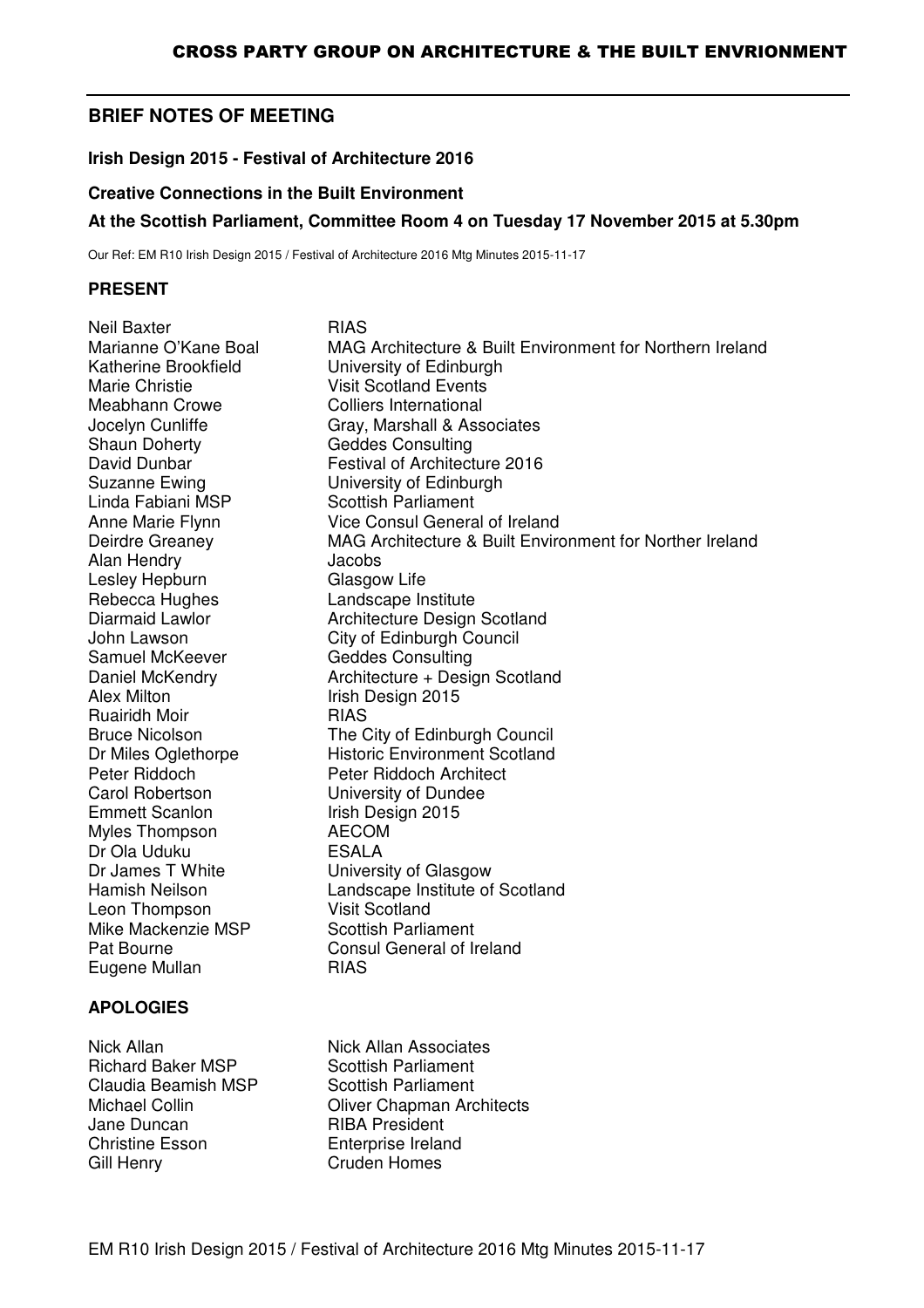Lara Kinneir **MAG** Angus MacDonald MSP Scottish Parliament Mark McDonald MSP Scottish Parliament Craig McLaren RTPI Nanette Milne MSP Scottish Parliament Ann Packard RSA Bill Pagan BEFS Steven Tolson **RICS** Maureen Watt MSP Scottish Parliament

Jim Macdonald Architecture + Design Scotland Diane McLafferty The Scottish Government DPT Urban Design Gordon Watson **Loch Lomond & The Trossachs National Park**<br>
Willie Watt<br> **COLOGY RIAS President** RIAS President Karen Anderson **Architecture + Design Scotland** 

### **1.0 WELCOME**

Linda welcomed all present to the meeting - delighted to see so many people in attendance.

A special welcome was given to all the speakers who have travelled form Ireland, including Marianne O'Kane Boal and Deirdre Greaney, of the Ministerial Advisory Group for Architecture & Built Environment in Northern Ireland.

Linda drew everyone's attention to a joint initiative between ESALA in Edinburgh and Queens University Belfast. The students have been working with a Trust in Donaghadee Northern Ireland to create a permanent home for the historic Sir Samuel Kelly Lifeboat. The vessel has significance in both Northern Ireland and Scotland owing to its unique role in the 1950s Princess Victoria rescue.

The students are developing a proposal for a temporary shelter as a live build project with a series of workshops. Information on their design proposals can be seen on the display boards. Thanks to Ola Uduku from Edinburgh University for bringing along the information.

### **2.0 INTRODUCTION TO THE MEETING THEME – LINDA FABIANI MSP**

This meeting provided an opportunity for representatives of these two national initiatives to discuss **creative connections in the built environment**, and to consider the opportunities and challenges involved in promoting design and its economic benefits.

**Irish Design 2015 (ID2015)** is a year-long initiative backed by the Irish government exploring, promoting and celebrating Irish design throughout Ireland and internationally in order to drive job creation, grow exports and increase competitiveness.

ID2015 seeks to harness the power of design to support all aspects of society – from students and educators to business and the public sector.

**Festival of Architecture 2016** aims to boost confidence and understanding of our built environment, and to make a lasting difference to Scottish communities. The year-long initiative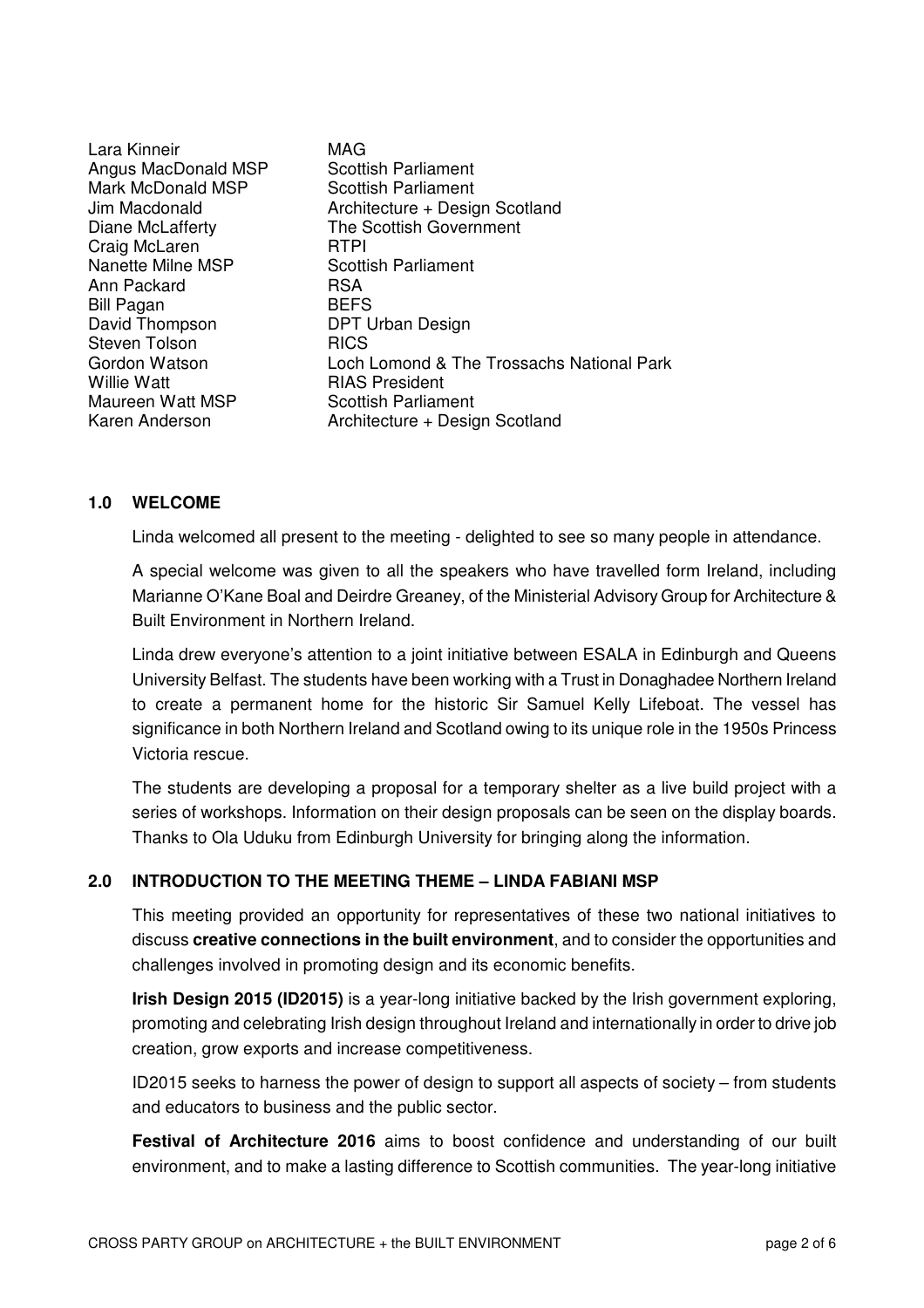will inform all members of the Scottish public of the economic and social benefits of good architecture. The festival will also consolidate and advance Scotland's position on the world architectural stage.

Linda gave a special welcome to Pat Bourne the Consul General of Ireland and the vice Consul Anne Marie Flynn.

### **3.0 WELCOME FROM THE CONSUL GENERAL OF IRELAND - PAT BOURNE**

Pat also welcomed everyone to the meeting in particular the visitors from Ireland.

Relationships between Scotland and Ireland are better than ever with a lot of political connections. There have been two Scottish parliamentary visits within recent weeks and regular visits by Fiona Hyslop, Cabinet Secretary for Culture, Europe and External Affairs. Pat noted that the Irish government has reflected the importance of this relationship by recently appointing Ann Marie Flynn as Vice Consul to Edinburgh and the Scottish government by creating a Scottish Innovation Hub in the British Embassy in Dublin.

In light of this context Pat considers it a very good timing to hold this discussion on the creative connections within the built environment.

# **4.0 PRESENTATION BY MARIE CHRISTIE – HEAD OF DEVELOPMENT – EVENTS INDUSTRY, VISITSCOTLAND EVENTS DIRECTORATE.**

Marie Christie heads up the Development Department within Visit Scotland's Events Directorate.

Teams within the Department have responsibility for Events and Exhibitions, Industry Development, Special Projects and Visit Scotland's Growth Fund.

Marie is Chair of the Year of Innovation, Architecture and Design Steering Group.

**Presentation Summary:** Marie put the Year of Innovation Architecture and Design 2016 into the context of the previous themed years, the opportunity for everyone to engage in these events, the expectation of tangible results and an opportunity to attract visitors to Scotland. She pointed out that Scotland has more patents per head of population than any other country, with an enviable reputation for design such as Grand Theft Auto, the Mackintosh coat and Charles Rennie Mackintosh.

She highlighted the shared objectives for the year of Promotion, Celebration, Participation, Collaboration and Business Engagement. They are delighted that the Festival of Architecture 2016 is forming part of the overall year theme, including events related to NMS Scotland gallery opening, the Kelpies, St Peter's Seminary in Cardross and the V&A in Dundee.

They have £265,000 Event Fund and announcements are imminent on the successful events, there is also opportunity for Partner events. See www.visitscotland.org for more information.

She gave us a "sneak preview" of the logo design which was a design competition as part of their young talent programme.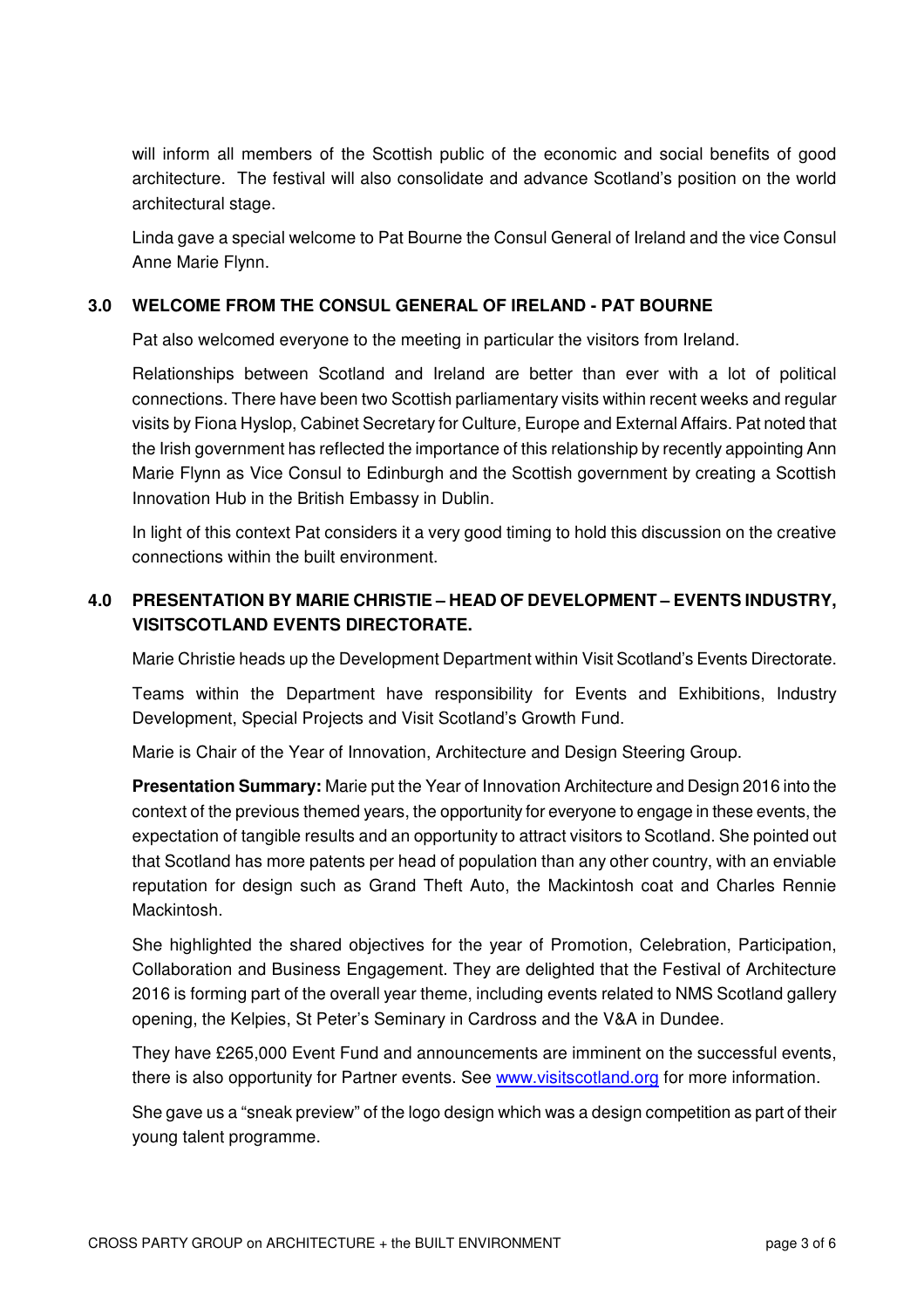# **5.0 PRESENTATION BY ALEX MILTON – PROGRAMME DIRECTOR, IRISH DESIGN 2015**

Alex Milton is the Programme Director of Irish Design 2015. As a designer, educator, researcher, curator and author he has promoted a critical, provocative and entrepreneurial approach to design.

He is a visiting professor at Manchester School of Art, Aston University and the National College of Art and Design, Ireland he previously taught at Edinburgh College of Art. His creative work has been exhibited at numerous international venues.

He has published extensively including his most recent book 'Research Methods for Product Design'. He is a Fellow of the Institute of Designers in Ireland and a Fellow of the Royal Society of the Arts.

**Presentation Summary:** Alex gave a very comprehensive presentation on the ID2015 aims, programme and outcomes.

The Aims and Objectives of the year were:-

- Grow export and sales opportunities
- Raise the profile of Irish Design at home and abroad
- Increase awareness of the value of design in all aspects of life
- Build on the international reputation of Irish designers
- Showcase the importance of design and innovation in business and as a driver of economic growth.

The ID 2015 programme was funded by the Department of Jobs, Enterprise and Foreign Affairs, this set a series of economic targets as well as cultural and social targets. The Year is an Island of Ireland initiative which involved all regions, with a "bottom up approach to engage the public and to attract visitors.

Alex highlighted aspects such as the range of disciplines involved, the education to enterprise initiatives and the Design Ireland Tourism App – which was extremely successful. The international programme included attendance at various Biennales, trade fairs, conferences and the London Festival of Architecture including a programme called " we built this city"!

He provided detailed information on the legacy and impact in relation to developing sectors, boosting exports and increasing trade and most significantly taking a design landscape which was static and disconnected and changing it into a dynamic integrated ecosystem of business, citizens and the design sector.

### **6.0 PRESENTATION BY EMMETT SCANLON – NINE LIVES CURATOR, IRISH DESIGN 2015.**

Emmett Scanlon is an architect focused on the social purpose of architecture.

His practice includes the design of buildings, academic research, architectural education, policy development, curation and criticism.

In 2015 he was one of ten architects selected to participate in Irish Design 2015's flagship architecture event "New Horizon Architecture from Ireland" where he designed and curated an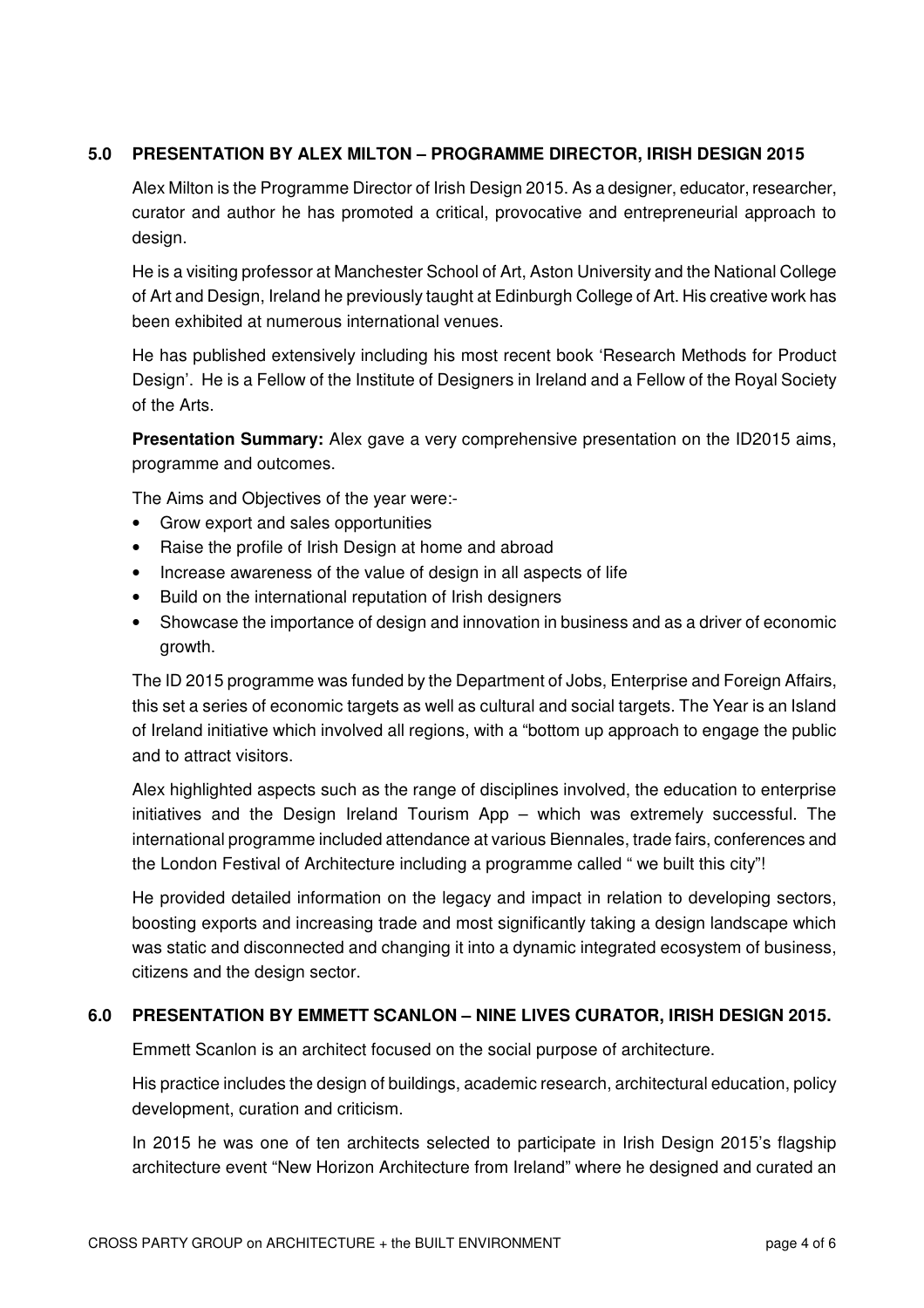exhibition called Nine Lives at the Design Museum, London and at the National Craft Gallery, in Kilkenny.

Based in Dublin and Offaly, Emmett is

- co-ordinator of the Architecture programme at University College Dublin,
- Architecture Adviser to the Arts Council (Ireland) and
- Irish Correspondent for A10 New European Architecture.

**Presentation Summary:** Emmet provided more detailed information on the New Horizon's programme of international events and the Nine Lives Exhibition.

New Horizon architecture from Ireland, is a series of presentations of the work of emerging Irish practices in three high-profile venues around the world, opened at Chicago Design Museum on 3 October and runs until 31 January, 2016 as part of the inaugural Chicago Architecture Biennial.

In response to the Biennial's theme, 'The State of the Art of Architecture', the three Irish practices have been tasked to make an intervention – part installation, part exhibition – in the Chicago Design Museum. The architects have collaborated on constructing a temporary mirrored canopy, designing and fabricating a generous communal table, and presenting a selection of work from their offices in Dublin.

The first instalment of New Horizon architecture from Ireland was at the London Festival of Architecture in June, where four Irish practices – TAKA, Clancy Moore, Hall McKnight and Steve Larkin – collaborated on two temporary pavilions in Lewis Cubitt Square, King's Cross, In December, two further practices – Urban Agency and AP+E - will participate at the Shenzhen/Hong Kong Bi-City Biennale of Urbanism\Architecture, bringing the total number of practices presented through New Horizon\_architecture from Ireland to ten.

The Nine Lives exhibition explores the work and craft of nine emerging architects. The exhibition honours the creative and engaged use of homes and schools by their occupants and aims to celebrate the social value of architectural design in our everyday lives. The first presentation of Nine Lives was in June 2015 at the Design Museum, London as part of the London Festival of Architecture. Part of the programme included photographs of how architects saw a space and how people actually choose to use the space highlighting that good architecture is about design and use. The exhibition has provided an opportunity to consider how people engage with architecture using our natural interest in "looking inside other people's houses".

He considered that architecture had benefited from the collaboration with the other creative activities as part of the ID2015 programme.

# **7.0 PRESENTATION BY DAVID DUNBAR - FESTIVAL OF ARCHITECTURE 2016**

David is a Past President of the Royal Incorporation of Architects in Scotland and Chair of the Festival of Architecture 2016.

**Presentation Summary:** The Festival currently has a budget of £2.5m 50% from the Scottish